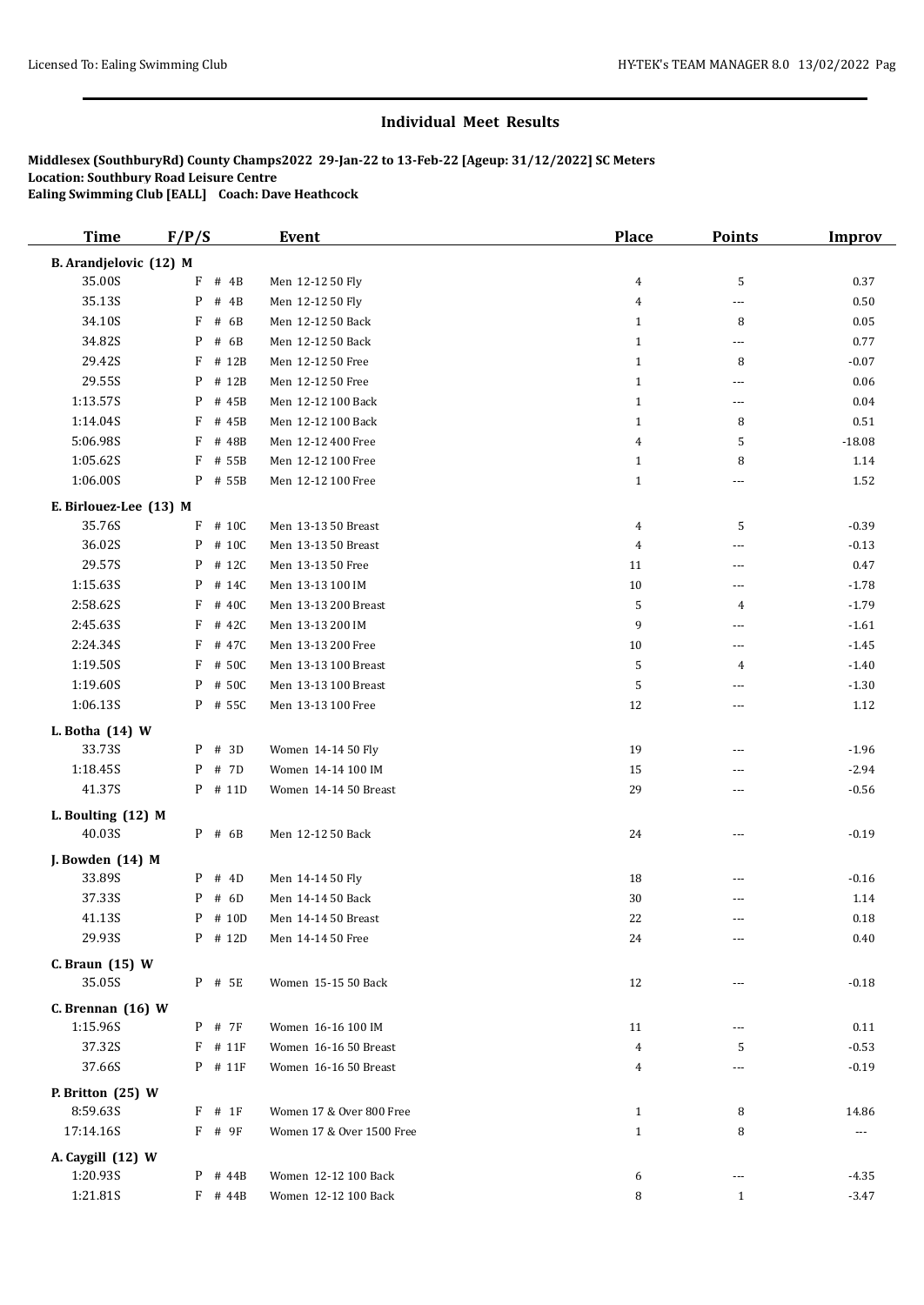| <b>Time</b>            | F/P/S      | <b>Event</b>                  | Place          | <b>Points</b>            | <b>Improv</b>         |
|------------------------|------------|-------------------------------|----------------|--------------------------|-----------------------|
| M. Charles (17) M      |            |                               |                |                          |                       |
| 26.48S                 | P # 12G    | Men 17 & Over 50 Free         | 12             | $\sim$ $\sim$            | 0.51                  |
| 1:10.63S               | P # 14G    | Men 17 & Over 100 IM          | 15             | $---$                    | 0.92                  |
| S. Chavchanidze (13) W |            |                               |                |                          |                       |
| <b>NS</b>              | F<br># 37C | Women 13-13 400 Free          | $---$          | $---$                    | ---                   |
| <b>NS</b>              | P<br># 44C | Women 13-13 100 Back          | ---            | $\overline{a}$           |                       |
| <b>NS</b>              | $F$ # 46C  | Women 13-13 200 Free          |                | $\sim$ $\sim$            |                       |
| F. Choinski (13) M     |            |                               |                |                          |                       |
| <b>NS</b>              | $P$ # 4C   | Men 13-13 50 Fly              | ---            | ---                      |                       |
| O. Choinski (16) M     |            |                               |                |                          |                       |
| $_{\rm NS}$            | $P$ # 4F   | Men 16-16 50 Fly              | $---$          | $\overline{a}$           | $---$                 |
| L. Cox (11) M          |            |                               |                |                          |                       |
| 48.16S                 | P # 10A    | Men 10-11 50 Breast           | 12             | $\scriptstyle\cdots$     | $-0.53$               |
| I. Dhandapani (14) M   |            |                               |                |                          |                       |
| 34.02S                 | # 4D<br>P  | Men 14-14 50 Fly              | 19             | $---$                    | 0.79                  |
| 41.11S                 | # 10D<br>P | Men 14-14 50 Breast           | 21             | ---                      | 2.34                  |
| 29.73S                 | P<br># 12D | Men 14-14 50 Free             | 21             | $---$                    | 0.72                  |
| 1:20.95S               | P # 14D    | Men 14-14 100 IM              | 28             | $\sim$ $\sim$            | $-3.35$               |
| L. Frainer-Law (12) M  |            |                               |                |                          |                       |
| 37.07S                 | P<br># 4B  | Men 12-12 50 Fly              | 12             | $\overline{a}$           | $-0.52$               |
| 37.06S                 | P<br># 6B  | Men 12-12 50 Back             | 9              | $---$                    | 1.76                  |
| 43.36S                 | P          | # 10B<br>Men 12-12 50 Breast  | 12             | $\overline{a}$           | 1.15                  |
| 32.53S                 | P          | # 12B<br>Men 12-12 50 Free    | 17             | ---                      | 0.71                  |
| 1:22.34S               | P<br># 38B | Men 12-12 100 Fly             | $\overline{7}$ | $\scriptstyle\cdots$     | $-6.85$               |
| 1:28.72S               | # 38B<br>F | Men 12-12 100 Fly             | 8              | $\mathbf{1}$             | $-0.47$               |
| 3:25.70S DQ            | F<br># 40B | Men 12-12 200 Breast          | ---            | $\overline{\phantom{a}}$ | $\sim$ $\sim$         |
| 2:56.75S               | F<br># 42B | Men 12-12 200 IM              | 8              | 1                        | $-3.13$               |
| 1:19.65S               | P<br># 45B | Men 12-12 100 Back            | 4              | $---$                    | $-2.16$               |
| 1:20.64S               | F          | # 45B<br>Men 12-12 100 Back   | 5              | 4                        | $-1.17$               |
| $_{\rm NS}$            | F          | # 47B<br>Men 12-12 200 Free   | ---            | $---$                    | $\scriptstyle \cdots$ |
| 1:35.70S               | P          | # 50B<br>Men 12-12 100 Breast | 10             | ---                      | $-2.86$               |
| 2:57.15S               | F # 52B    | Men 12-12 200 Back            | 8              | $\mathbf{1}$             | 4.73                  |
| Y. Gerber (24) M       |            |                               |                |                          |                       |
| 29.47S                 | P # 10G    | Men 17 & Over 50 Breast       | $\mathbf{1}$   | $---$                    | 0.93                  |
| 29.63S                 | F<br># 10G | Men 17 & Over 50 Breast       | $\mathbf{1}$   | 8                        | 1.09                  |
| 59.43S                 | F          | # 14G<br>Men 17 & Over 100 IM | $\mathbf{1}$   | 8                        | 1.53                  |
| 1:00.23S               | P # 14G    | Men 17 & Over 100 IM          | 2              | $\cdots$                 | 2.33                  |
| J. Gill (14) W         |            |                               |                |                          |                       |
| 34.61S                 | P # 5D     | Women 14-14 50 Back           | 13             | $\overline{\phantom{a}}$ | $-0.54$               |
| 1:21.33S DQ            | P # 7D     | Women 14-14 100 IM            | ---            | ---                      | $\scriptstyle\cdots$  |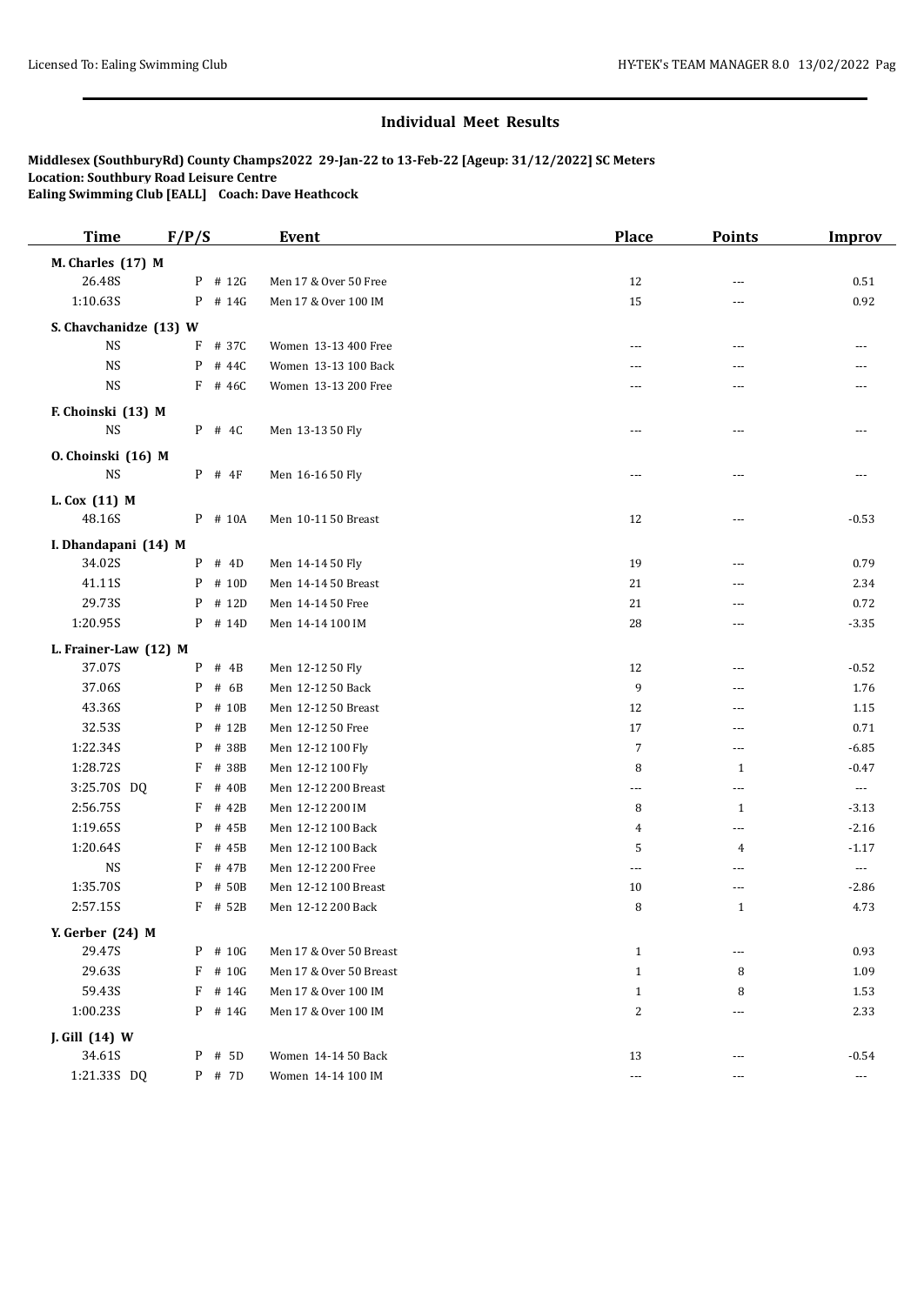| <b>Time</b>            | F/P/S      | <b>Event</b>           | <b>Place</b>   | <b>Points</b>            | <b>Improv</b> |
|------------------------|------------|------------------------|----------------|--------------------------|---------------|
| T. Hovell (12) W       |            |                        |                |                          |               |
| 38.67S                 | # 5B<br>P  | Women 12-12 50 Back    | 16             | ---                      | $-0.15$       |
| 1:22.53S               | P<br># 7B  | Women 12-12 100 IM     | 11             | $\cdots$                 | $-1.92$       |
| 44.14S                 | P<br># 11B | Women 12-12 50 Breast  | 17             | $\sim$                   | $-1.03$       |
| 32.69S                 | P<br># 13B | Women 12-12 50 Free    | 13             | ---                      | 0.18          |
| 1:25.09S               | P<br># 44B | Women 12-12 100 Back   | 16             | $\cdots$                 | 2.39          |
| 2:42.48S               | F<br># 46B | Women 12-12 200 Free   | 15             | ---                      | 0.24          |
| 1:36.635               | P<br># 49B | Women 12-12 100 Breast | 12             | $- - -$                  | $-1.69$       |
| 3:04.30S               | F<br># 51B | Women 12-12 200 Back   | 12             | ---                      | 5.18          |
| 1:14.83S               | P # 56B    | Women 12-12 100 Free   | 11             | $\cdots$                 | 0.86          |
|                        |            |                        |                |                          |               |
| F. Ibrahim (16) W      |            |                        |                |                          |               |
| 32.82S                 | # 3F<br>P  | Women 16-16 50 Fly     | 11             | ---                      | $-0.24$       |
| 1:16.43S               | P # 7F     | Women 16-16 100 IM     | 12             | $\cdots$                 | $-0.18$       |
| I. Ingleton (12) W     |            |                        |                |                          |               |
| 36.80S                 | # 3B<br>P  | Women 12-12 50 Fly     | 11             | $\overline{\phantom{a}}$ | 0.12          |
| 36.55S                 | F<br># 5B  | Women 12-12 50 Back    | 6              | 3                        | $-0.50$       |
| 36.57S                 | P<br># 5B  | Women 12-12 50 Back    | 6              | $\overline{\phantom{a}}$ | $-0.48$       |
| 1:20.40S               | F<br># 7B  | Women 12-12 100 IM     | $\overline{7}$ | 2                        | $-3.60$       |
| 1:20.53S               | P<br># 7B  | Women 12-12 100 IM     | 6              | $\scriptstyle\cdots$ .   | $-3.47$       |
| 41.10S                 | F<br># 11B | Women 12-12 50 Breast  | 8              | 1                        | 0.54          |
| 41.18S                 | P<br># 11B | Women 12-12 50 Breast  | 8              | $\cdots$                 | 0.62          |
| 30.77S                 | F<br># 13B | Women 12-12 50 Free    | 5              | 4                        | $-1.36$       |
| 31.89S                 | P<br># 13B | Women 12-12 50 Free    | 7              | $\overline{\phantom{a}}$ | $-0.24$       |
| 3:13.61S               | F<br># 41B | Women 12-12 200 Breast | 5              | 4                        | $-8.71$       |
| 1:22.75S               | P<br># 44B | Women 12-12 100 Back   | 11             | $\cdots$                 | 0.77          |
| 2:36.99S               | F<br># 46B | Women 12-12 200 Free   | $\sqrt{7}$     | 2                        | $-6.46$       |
| 1:29.29S               | F<br># 49B | Women 12-12 100 Breast | 5              | 4                        | $-2.62$       |
| 1:29.39S               | P<br># 49B | Women 12-12 100 Breast | 6              | $\cdots$                 | $-2.52$       |
| 2:55.22S               | F<br># 53B | Women 12-12 200 IM     | $\overline{7}$ | 2                        | $-7.87$       |
| 1:11.46S               | # 56B<br>P | Women 12-12 100 Free   | 6              | ---                      | 0.45          |
| 1:11.55S               | F # 56B    | Women 12-12 100 Free   | $\overline{7}$ | 2                        | 0.54          |
| M. Jervis (14) M       |            |                        |                |                          |               |
| 41.55S                 | $P$ # 10D  | Men 14-14 50 Breast    | 23             | ---                      | 0.27          |
|                        |            |                        |                |                          |               |
| E. Kc (13) W           |            |                        |                |                          |               |
| 33.47S                 | $F$ # 3C   | Women 13-13 50 Fly     | 4              | 5                        | $-0.50$       |
| 33.92S                 | P<br># 3C  | Women 13-13 50 Fly     | 3              | ---                      | $-0.05$       |
| 37.46S                 | # 5C<br>P  | Women 13-13 50 Back    | 14             | $\cdots$                 | 1.15          |
| 1:18.80S               | F<br># 7C  | Women 13-13 100 IM     | 6              | 3                        | $-3.43$       |
| 1:19.83S               | P<br># 7C  | Women 13-13 100 IM     | 6              | $\overline{\phantom{a}}$ | $-2.40$       |
| 43.67S                 | P<br># 11C | Women 13-13 50 Breast  | 17             | $\cdots$                 | 1.46          |
| 30.58S                 | F # 13C    | Women 13-13 50 Free    | 6              | 3                        | 0.15          |
| 30.74S                 | P<br># 13C | Women 13-13 50 Free    | 6              | $\cdots$                 | 0.31          |
| 2:29.83S               | F<br># 46C | Women 13-13 200 Free   | 4              | 5                        | $-1.71$       |
| 2:51.65S               | F<br># 53C | Women 13-13 200 IM     | 5              | 4                        | $-1.07$       |
| 1:08.25S               | F<br># 56C | Women 13-13 100 Free   | 5              | 4                        | 1.00          |
| 1:08.67S               | P # 56C    | Women 13-13 100 Free   | 7              | $\overline{\phantom{a}}$ | 1.42          |
| <b>B.</b> Kowal (14) W |            |                        |                |                          |               |
| 38.33S                 | $P$ # 11D  | Women 14-14 50 Breast  | 10             | $\scriptstyle\cdots$     | 0.42          |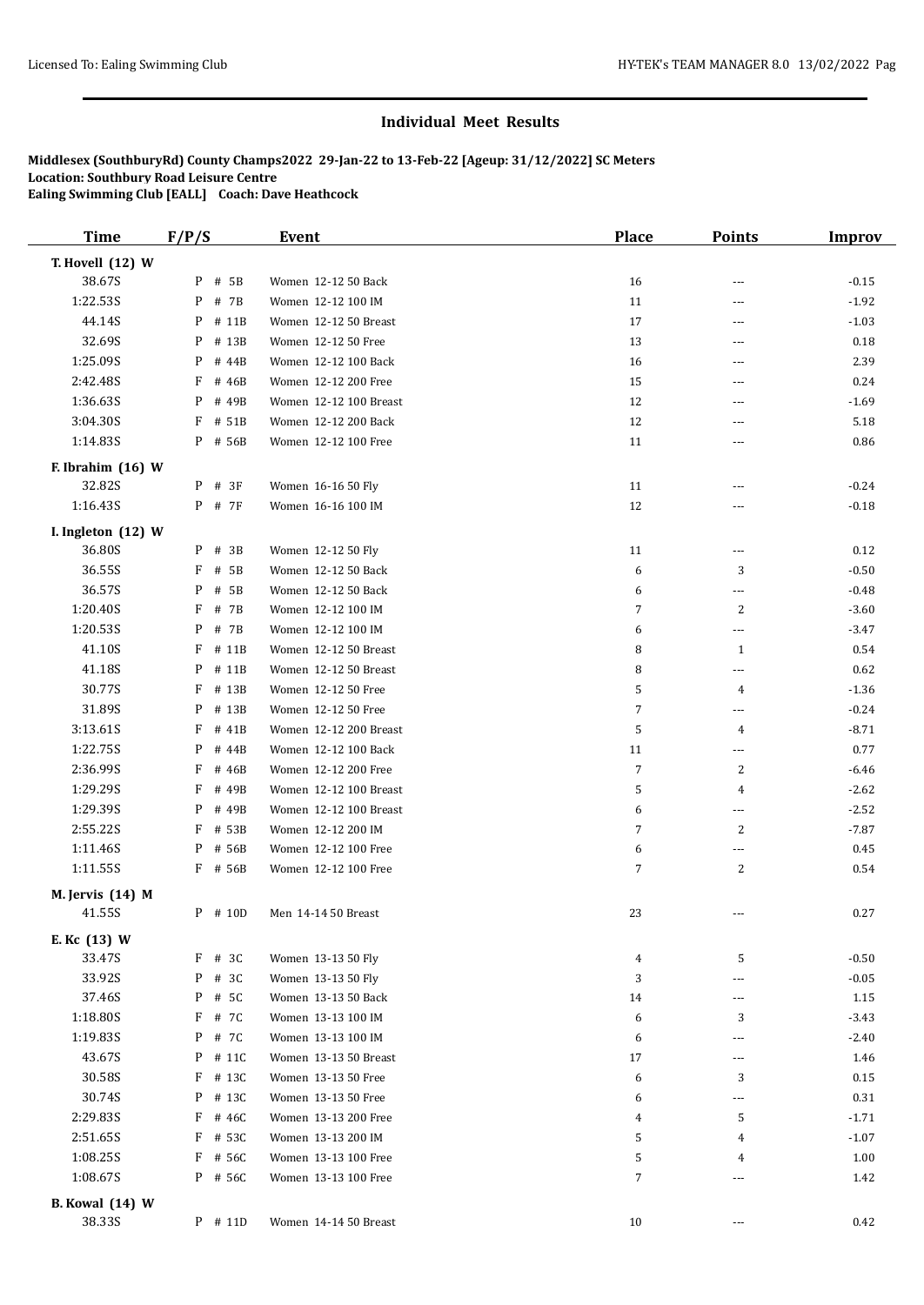| <b>Time</b>         | F/P/S        | <b>Event</b>             | <b>Place</b>   | <b>Points</b>  | <b>Improv</b> |
|---------------------|--------------|--------------------------|----------------|----------------|---------------|
| C. Kwok (12) M      |              |                          |                |                |               |
| 44.60S              | $P$ # 10B    | Men 12-12 50 Breast      | 16             | ---            | $-0.21$       |
| 3:33.34S            | F<br># 40B   | Men 12-12 200 Breast     | 11             | ---            | 4.08          |
| 1:38.21S            | P # 50B      | Men 12-12 100 Breast     | 12             | ---            | $-0.79$       |
| A. Morgan (25) M    |              |                          |                |                |               |
| 28.79S              | P<br># 6G    | Men 17 & Over 50 Back    | 4              | ---            | 0.43          |
| 29.19S              | F<br># 6G    | Men 17 & Over 50 Back    | 5              | 4              | 0.83          |
| 32.13S              | F<br># 10G   | Men 17 & Over 50 Breast  | 5              | 4              | $-0.17$       |
| 32.30S              | P<br># 10G   | Men 17 & Over 50 Breast  | 6              | ---            | $\cdots$      |
| 25.60S              | P<br># 12G   | Men 17 & Over 50 Free    | 6              | ---            | 0.45          |
| 25.97S              | $F$ # 12G    | Men 17 & Over 50 Free    | $\overline{7}$ | 2              | 0.82          |
| J. Ng (14) M        |              |                          |                |                |               |
| 1:21.26S            | P # 14D      | Men 14-14 100 IM         | 30             | ---            | $-0.95$       |
| D. O'keeffe (13) W  |              |                          |                |                |               |
| 43.32S DQ           | $P$ # 11C    | Women 13-13 50 Breast    | $- - -$        | $\overline{a}$ | $---$         |
| 3:27.68S DQ         | # 41C<br>F   | Women 13-13 200 Breast   | ---            | ---            | ---           |
| 1:35.04S            | P # 49C      | Women 13-13 100 Breast   | 12             | ---            | $-0.90$       |
| C. O'Toole (19) W   |              |                          |                |                |               |
| 9:10.01S            | F<br># 1F    | Women 17 & Over 800 Free | 3              | 6              | $---$         |
| 30.98S              | # 3G<br>P    | Women 17 & Over 50 Fly   | 4              | ---            | 0.10          |
| 31.33S              | $F$ # 3G     | Women 17 & Over 50 Fly   | 4              | 5              | 0.45          |
| C. Paisley $(15)$ W |              |                          |                |                |               |
| 32.38S              | $F$ # 3E     | Women 15-15 50 Fly       | 3              | 6              | $-1.13$       |
| 32.81S              | # 3E<br>P    | Women 15-15 50 Fly       | 4              | $---$          | $-0.70$       |
| 29.70S              | F<br># 13E   | Women 15-15 50 Free      | 5              | 4              | $-0.69$       |
| 30.05S              | P # 13E      | Women 15-15 50 Free      | $\overline{7}$ | ---            | $-0.34$       |
| H. Pytlowany (14) M |              |                          |                |                |               |
| 29.40S              | $F$ # 4D     | Men 14-14 50 Fly         | 2              | 7              | $-0.52$       |
| 29.79S              | P<br># 4D    | Men 14-14 50 Fly         | 2              | ---            | $-0.13$       |
| 28.03S              | # 12D<br>P   | Men 14-14 50 Free        | 6              | ---            | 0.67          |
| 28.28S              | $F$ # 12D    | Men 14-14 50 Free        | 8              | $\mathbf{1}$   | 0.92          |
| A. Remington (16) M |              |                          |                |                |               |
| 29.17S              | F<br># 4F    | Men 16-16 50 Fly         | 4              | 5              | 0.14          |
| 29.50S              | P<br># 4F    | Men 16-16 50 Fly         | 5              | ---            | 0.47          |
| 32.71S              | P<br># 6F    | Men 16-16 50 Back        | 9              | ---            | $-0.13$       |
| 34.61S              | F<br># 10F   | Men 16-16 50 Breast      | 6              | 3              | $-0.16$       |
| 34.86S              | P<br># 10F   | Men 16-16 50 Breast      | 7              | ---            | 0.09          |
| 1:09.14S            | P<br># 14F   | Men 16-16 100 IM         | 4              | ---            | $-2.49$       |
| 1:09.36S            | $F$ # 14 $F$ | Men 16-16 100 IM         | 4              | 5              | $-2.27$       |
|                     |              |                          |                |                |               |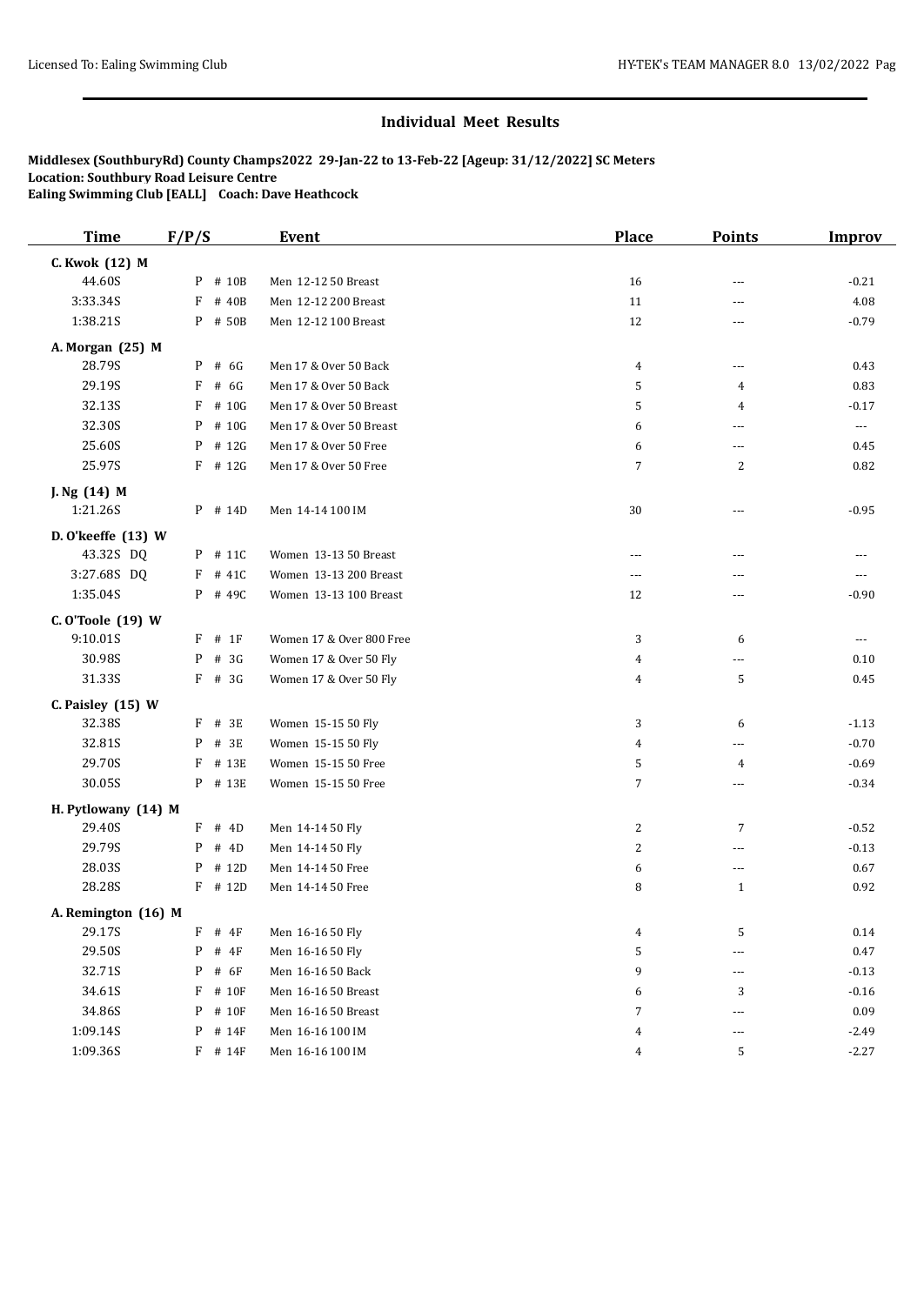| <b>Time</b>               | F/P/S       | <b>Event</b>            | Place          | <b>Points</b>  | Improv    |
|---------------------------|-------------|-------------------------|----------------|----------------|-----------|
| N. Rodgers (11) M         |             |                         |                |                |           |
| 46.42S                    | P<br># 10A  | Men 10-11 50 Breast     | 9              | ---            | $-3.02$   |
| 33.52S                    | F<br># 12A  | Men 10-11 50 Free       | 3              | 6              | $-0.55$   |
| 33.72S                    | P<br># 12A  | Men 10-11 50 Free       | 3              | $\overline{a}$ | $-0.35$   |
| 3:03.63S                  | F<br># 42A  | Men 10-11 200 IM        | $\mathbf{1}$   | 8              | $-6.53$   |
| 1:24.90S                  | F<br># 45A  | Men 10-11 100 Back      | 4              | 5              | $-5.91$   |
| 1:25.06S                  | P<br># 45A  | Men 10-11 100 Back      | 3              | ---            | $-5.75$   |
| 2:46.45S                  | F<br># 47A  | Men 10-11 200 Free      | 6              | 3              | $-7.41$   |
| 5:47.71S                  | F<br># 48A  | Men 10-11 400 Free      | $\overline{7}$ | 2              | -24.04    |
| 1:41.74S                  | F<br># 50A  | Men 10-11 100 Breast    | 6              | 3              | $-8.61$   |
| 1:43.57S                  | P<br># 50A  | Men 10-11 100 Breast    | 6              | ---            | $-6.78$   |
| 1:15.15S                  | # 55A<br>P  | Men 10-11 100 Free      | 5              | ---            | $-4.61$   |
| 1:15.58S                  | F # 55A     | Men 10-11 100 Free      | 6              | 3              | $-4.18$   |
| T. Rolfe-Cane (16) M      |             |                         |                |                |           |
| 27.69S                    | P # 12F     | Men 16-16 50 Free       | 14             | ---            | 0.25      |
| 1:09.40S                  | F<br># 14F  | Men 16-16 100 IM        | 5              | 4              | $-0.92$   |
| 1:09.57S                  | $P$ # 14F   | Men 16-16 100 IM        | 6              | ---            | $-0.75$   |
|                           |             |                         |                |                |           |
| F. Ruzicka (15) M         |             |                         |                |                |           |
| 31.67S                    | $P$ # 4E    | Men 15-15 50 Fly        | 21             | ---            | $-1.26$   |
| D. Self (14) W            |             |                         |                |                |           |
| 34.90S                    | # 5D<br>P   | Women 14-14 50 Back     | 16             | ---            | $-0.27$   |
| 1:19.00S                  | # 7D<br>P   | Women 14-14 100 IM      | 21             | ---            | $-1.16$   |
| 30.96S                    | P # 13D     | Women 14-14 50 Free     | 20             | ---            | $-0.85$   |
| E. Sennis (14) W          |             |                         |                |                |           |
| 40.17S                    | P # 11D     | Women 14-14 50 Breast   | 18             | ---            | $-0.76$   |
| 32.22S                    | P # 13D     | Women 14-14 50 Free     | 34             | ---            | 0.53      |
| J. Sennis (16) M          |             |                         |                |                |           |
| 17:25.61S                 | $F$ # 2E    | Men 16-16 1500 Free     | 3              | 6              | $-20.94$  |
| 9:04.10S                  | F<br># 8E   | Men 16-16 800 Free      | 4              | 5              | $-97.69$  |
| 27.72S                    | $P$ # 12F   | Men 16-16 50 Free       | 15             | ---            | 0.36      |
| D. Tedesco (15) M         |             |                         |                |                |           |
| 18:12.08S                 | $F$ # 2D    | Men 15-15 1500 Free     | 2              | 7              | $-158.70$ |
| 9:28.50S                  | $F$ # 8D    | Men 15-15 800 Free      | 3              | 6              | $-74.70$  |
|                           |             |                         |                |                |           |
| E. Train (18) W<br>31.65S | $F$ # 3G    | Women 17 & Over 50 Fly  | 6              | 3              | 0.11      |
| 31.73S                    | # $3G$<br>P | Women 17 & Over 50 Fly  | $\overline{7}$ | ---            | 0.19      |
| 32.59S                    | # 5G<br>P   | Women 17 & Over 50 Back | 3              | ---            | $-0.62$   |
| 32.79S                    | F<br># 5G   | Women 17 & Over 50 Back | 3              | 6              | $-0.42$   |
| 1:13.31S                  | F<br># 7G   | Women 17 & Over 100 IM  | 5              | 4              | $-0.62$   |
| 1:13.41S                  | P # 7G      | Women 17 & Over 100 IM  | 4              | ---            | $-0.52$   |
|                           |             |                         |                |                |           |
| M. Tran (13) W            |             |                         |                |                |           |
| 43.73S                    | P # 11C     | Women 13-13 50 Breast   | 18             | ---            | $-0.54$   |
| 3:32.85S                  | F<br># 41C  | Women 13-13 200 Breast  | 13             | ---            | 4.65      |
| 1:38.66S                  | $P$ # 49C   | Women 13-13 100 Breast  | 16             | ---            | 1.99      |
| R. Walsh (15) W           |             |                         |                |                |           |
| 31.28S                    | P # 13E     | Women 15-15 50 Free     | 17             | ---            | 0.49      |